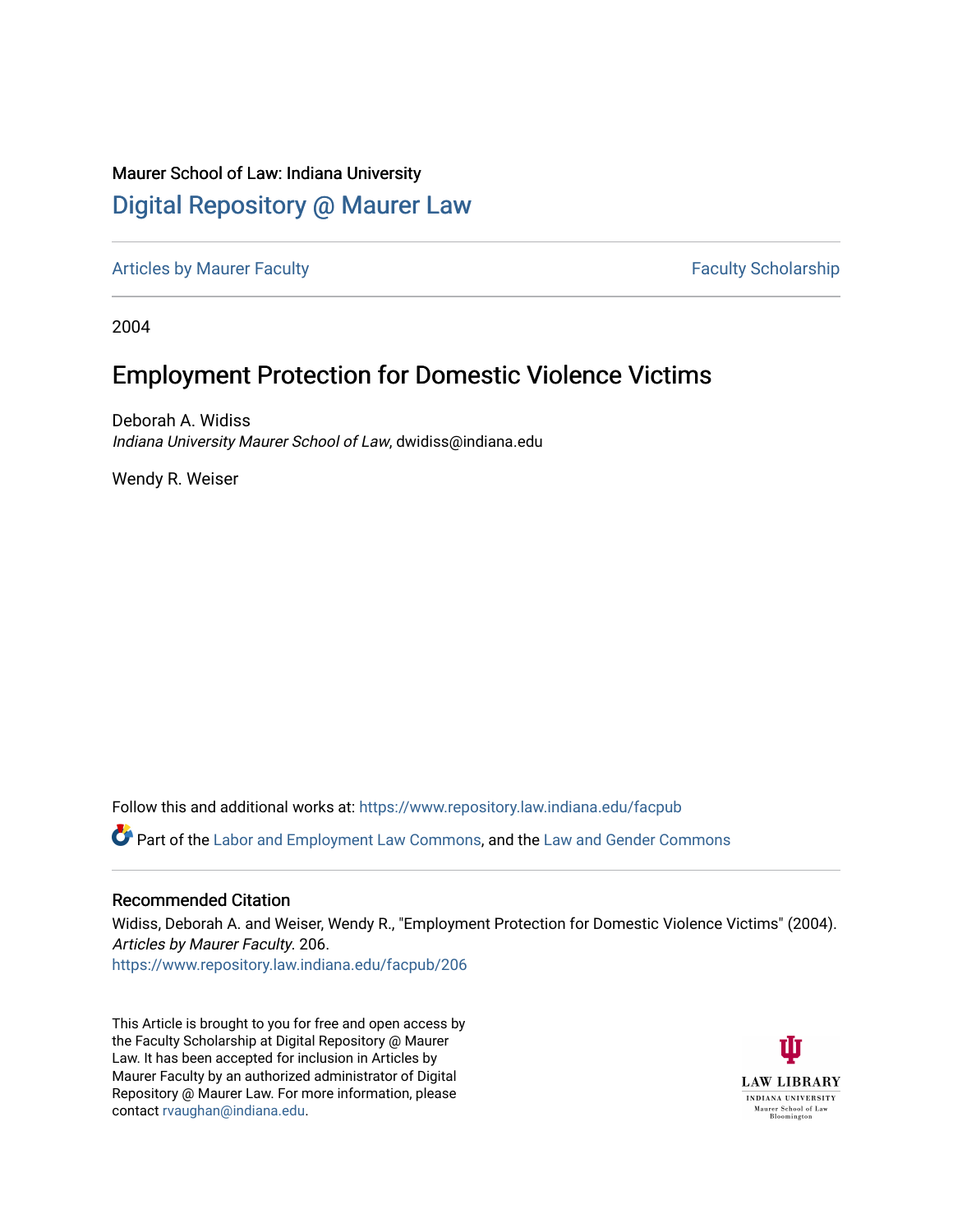# **Employment Protection for Domestic Violence Victims**

By Wendy R. Weiser and Deborah A. Widiss

ophia Apessos was employed as a newspaper reporter in Plymouth, Massachusetts.  $\Omega$  On Saturday, July 29, 2000, her day off from work, her then-husband assaulted her in her home. The police immediately arrested her husband, charged him with assault and battery, and helped Ms. Apessos obtain a temporary restraining order. Because the temporary restraining order could not be extended unless Ms. Apessos appeared in court during regular business hours, and because her husband's arraignment was scheduled for Monday, July **31,** she called her work supervisor and left a message that she would be absent on Monday to attend court proceedings relating to domestic violence. When she reported to work on Tuesday morning, the human resources director called her into her office and fired her.<sup>1</sup>

The above situation raises four important questions: **(1)** May an employer discriminate against an employee simply because she is a victim of domestic violence? (2) May an employer fire an employee for taking time off to obtain a protective order or to take other steps to protect herself from domestic violence? (3) Does an employee have a right to short-term leave from work to seek protection from domestic violence? (4) Is an employee who is fired for reasons related to domestic violence eligi  ble for unemployment insurance?

As a result of recent legal developments, the answers to those questions are becoming more and more favorable to employees who are survivors of domestic violence. A growing body of legislation, case law, and legal theories protects domestic violence victims from workplace discrimination, prevents employers from penalizing victims for taking steps to protect themselves, and entitles victims to take time off from work to address the violence in their lives. In this article we discuss these legal developments and describe ways to use the law to help domestic violence victims-while seeking safety from abusekeep their jobs.<sup>2</sup>

*IApessos* v Memorial Press Group, No. 15 Mass. *L.* Rep. 322, 2002 Mass Super LEXIS 404, at **10** (Mass. Super Ct Sept. 30, 2002).

<sup>2</sup> Although we refer only to protection for domestic violence victims, many of the laws and legal theories that we discuss also apply to victims of sexual assault and stalking. A detailed discussion of workplace protection for sexual assault and stalking victims is beyond the scope of this article, but more information is available at www nowldef org/htmVissues/vio/workingwomen main.shtml.

**Wendy R. Weiser Deborah A. Widiss** Staff Attorneys

Legal Momentum: Advancing Women's Rights (formerly NOW Legal Defense and Education Fund) **395** Hudson St., 5th floor New York, NY 10014 212.413.7516 wweiser@nowldef.org dwidiss@nowldef.org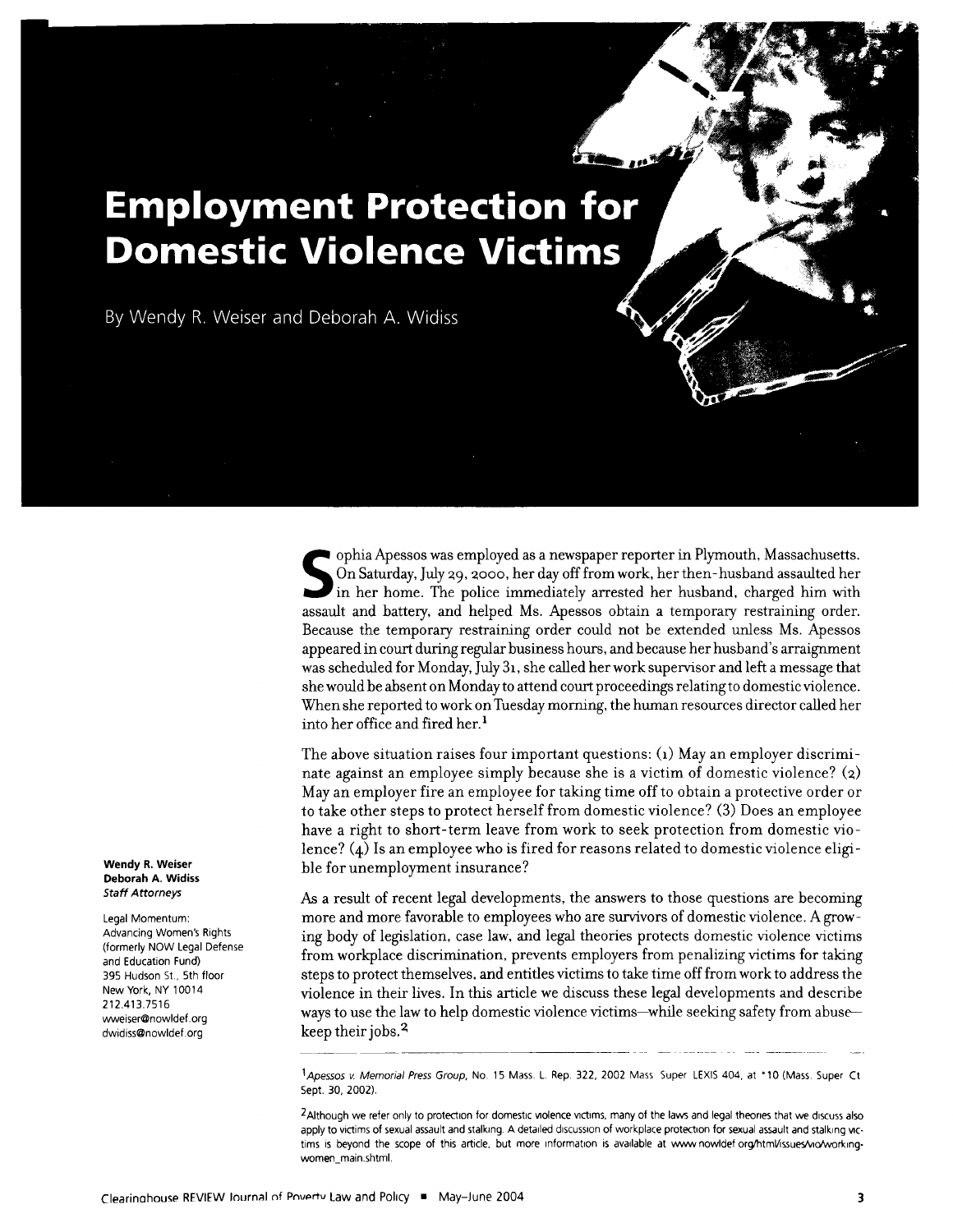

#### **I. The Nature of the Problem**

Domestic violence has deleterious effects on many survivors' ability to find and retain work. Through their abusive conduct, batterers often seek to sabotage their victims' attempts at economic success.<sup>3</sup> The reason for this behavior is clear: a person who is employed is more likely to escape control and achieve independence from her abuser. Unfortunately many victims seeking to break out of the cycle of abuse face more obstacles at work. Most victims of domestic violence need at least some time off from work to take steps to address the abuse, such as obtaining a protective order, participating in court proceedings against the abuser, addressing physical injuries or mental stress from the abuse, or finding safe housing. But employers are often unwilling to grant them the short-term leave or other minor accommodations they need in order to secure their safety. Further, many employers fire employees simply because they are victims of domestic violence. Victims therefore often feel trapped in a Catch-22. They need to take measures to address domestic violence, but they are afraid to take action or tell their employers for fear of retaliation or losing their jobs. According to a 1998 report of the U.S. General Accounting Office, between **25** percent and **50** percent of domestic violence victims in three studies reported that they lost a job due, at least in part, to domestic violence.4

The loss of employment can be particularly devastating for victims of domestic violence. Without the economic security of a job, many victims feel compelled to return to their abusers, often to avoid homelessness or to support their children. The cumulative effect of domestic violence on

the **job** security of women is enormous. Women who have experienced domestic violence are more likely than other women to be unemployed, to suffer from health problems that can affect employability and **job** performance, to report lower personal income, and to rely on welfare.<sup>5</sup>

While **job** security is not a panacea for domestic violence, it is an important part of the solution. Fortunately a number of legal solutions have evolved to help victims of domestic violence keep their jobs and obtain the leave that they need to address the violence.

## **II. Employment Discrimination Against Victims of Domestic Violence**

An employer who fires or penalizes an employee because she is a victim of domestic violence or because she takes steps to address domestic violence may be violating the law under several theories of liability: **(1)** discrimination based on domestic violence in violation of new laws protecting domestic violence victims; (z) discrimination based on sex in violation of traditional sex discrimination laws; or **(3)** wrongful discharge in violation of public policy.

## **A. Domestic Violence Discrimination Laws**

An employee who experiences adverse employment consequences as a result of domestic violence may have a claim under new laws specifically prohibiting **discrini**nation against domestic violence victims. Currently Illinois and New York City are the only jurisdictions that prohibit all forms **of** employment discrimination against domestic violence victims.<sup>6</sup>

3Batterers harass, stalk, and even attack their victims at work. Studies show that from 35 percent to 56 percent of battered women were harassed by their abusers at work. Batterers undermine victims' jobs by preventing them from going to work, limiting their access to cash or transportation, and sabotaging their child care arrangements,

5Susan Lloyd **&** Nina Taluc, The Effects of Male Violence on Female Employment, 5 **VIOLENCE AGAINST** WOMEN 370, 385 (1999). About a quarter of welfare recipients are currently victims of domestic violence, and over half once were; see, e.g., **JODY** RAPHAEL **&** RICHARD M. **TOLMAN,** TRAPPED **BY POVERTY,** TRAPPED BY **ABUSE:** NEW **EVIDENCE** DOCUMENTING **THE** RELATIONSHIP **BETWEEN DOMESTIC VIOLENCE AND** WELFARE 5 (1997).

6820 ILL. COMP. **STAT** 180/1-45 (2004). N.Y.C. Admin. Code **§ 8-107.1(2004)**

**<sup>4</sup>U.S. GEN. ACCOUNTING** OFFICE, DOMESTIC **VIOLENCE PREVALENCE AND** IMPLICATIONS **FOR** EMPLOYMENT **AMONG** WELFARE REcIPIENTS 19 (1998) Similarly almost 50 percent of sexual assault survivors lose their jobs or are forced to quit in the aftermath of the assaults. S. REP. No. 138, 103d Cong., 2d Sess. 54, n.69 (citing E. Ellis et al., An Assessment of the Long Term Reaction to Rape, 50 **JOURNAL** OF ABNORMAL PSYCHOLOGY (1981)).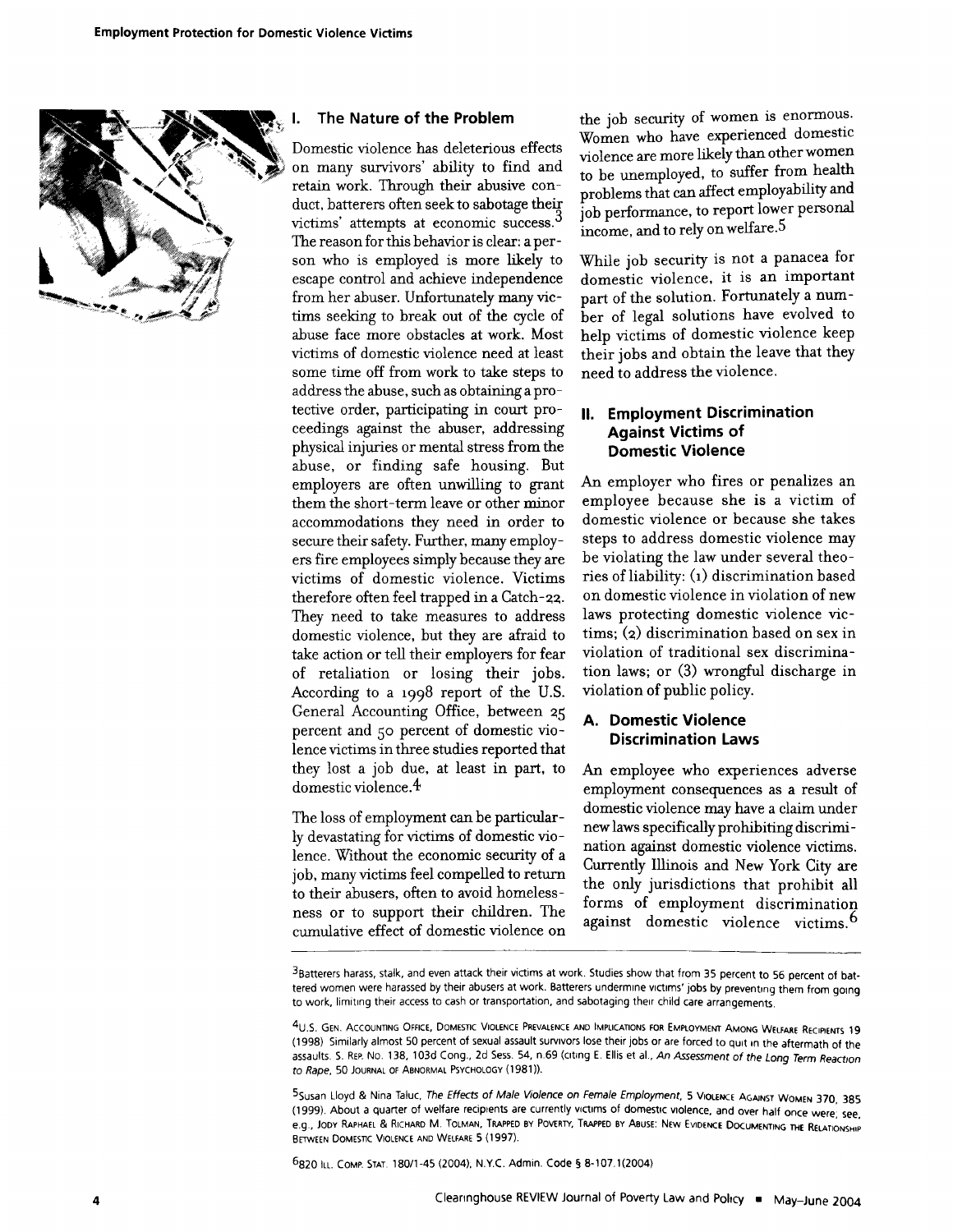Domestic violence discrimination laws make it illegal for an employer to discriminate against an actual or perceived victim of domestic violence in hiring, firing, compensation, or other privileges and conditions of employment. In other words, domestic violence discrimination laws include domestic violence victims as a protected class. The New York City law defines discrimination to include treating a person adversely because of the acts of her abuser, and it requires employers to provide reasonable accommodations to persons dealing with domestic violence. Several states, including Hawaii and Tennessee, have similar laws pending.7 Pending federal legislation, called the Security and Financial Empowerment Act, would provide a variety of workplace measures to protect domestic violence victims, including protection from employment discrimination.<sup>8</sup>

A number of states that do not yet explicitly protect domestic violence victims from workplace discrimination protection offer employment protection to victims in certain circumstances. For example, an executive order in Maryland prohibits unfair treatment of state employees based solely on their status as domestic violence victims.9 Connecticut and Rhode Island prohibit employers from penalizing employees who seek or obtain protective orders. **<sup>10</sup>** A number of states prohibit employers from penalizing employees for taking time off to appear in court or to participate in a criminal investigation relating to domestic violence or other crimes.<sup>11</sup>

#### **B. Sex Discrimination Laws**

For jurisdictions that do not have domestic violence discrimination laws, sex discrimination laws-including Title VII of the Civil Rights Act of 1964 and similar state and local laws-may also prohibit discrimination against domestic violence survivors, pursuant to the following three theories of liability.<sup>12</sup>

#### **1. Disparate Treatment**

In certain circumstances an employer may be said to have engaged in disparate treatment sex discrimination if the employer treats battered women differently from other employees. To make out a prima facie case of disparate treatment sex discrinination in a case involving a practice that burdens women more than men, an employee must establish that **(1)** she is a member of a protected class (women), (2) she is qualified for her position; (3) she suffered an adverse employment action, and (4) the circumstances give rise to an inference of discrimination.<sup>13</sup> The burden of production then shifts to the employer to show a legitimate nondiscriminatory reason for the employment action. The employee must then prove that the employer's reason is merely a pretext for discrimination. The employee has the burden of proving that the employer acted with discriminatory intent. 14

If a woman is penalized at work because her employer finds out that she is the victim of domestic violence or sexual assault, her employer may be said to be treating her differently (because she is a woman) and

**1** t These laws are discussed in Section IV

14 See generally Texas Department of Community Affairs v. Burdine, 450 U.S. 248 (1981)

**<sup>7</sup>S.B.** 2438 & H.B. 2123, 21st Leg. (Haw. 2002); H.B. 385, 102d Gen. Assembly (Tenn. 2001).

**<sup>8</sup>S,** 1801 & H.R. 3420, 108th Cong. (2003). The Security and Financial Empowerment Act, was introduced in the prior Congress as the Victims' Economic Security and Safety Act, S.1249 & H.R.2670, 107th Cong. (2001).

<sup>9</sup> Md. Exec. Order No. 01.01.1998.25 (1998).

<sup>10</sup> CoNN. GEN. **STAT. §** 54-85b (2004) (civil and criminal penalties available); R.I. GEN. LAws **§** 12-28-10 (2004) (civil remedies only; also prohibits discrimination against employee who refuses to seek or obtain protective order),

<sup>1242</sup> U.S.C. § 2000e (2002).

<sup>1</sup> <sup>3</sup> See, e.g., Weinstock v. Columbia University, 222 F.3d **33,** 42 (2d Cir 2000). The seminal case setting forth the disparate treatment analysis was a hiring discrimination case in which the U.S. Supreme Court held that to establish a prima fade case a plaintiff must show that (1) she is a member of a protected class, (2) she applied for and was qualified for the position in question, (3) she was rejected, and (4) the position remained available McDonnell Douglas Corp. v. Green, 411 U.S. **792** (1972)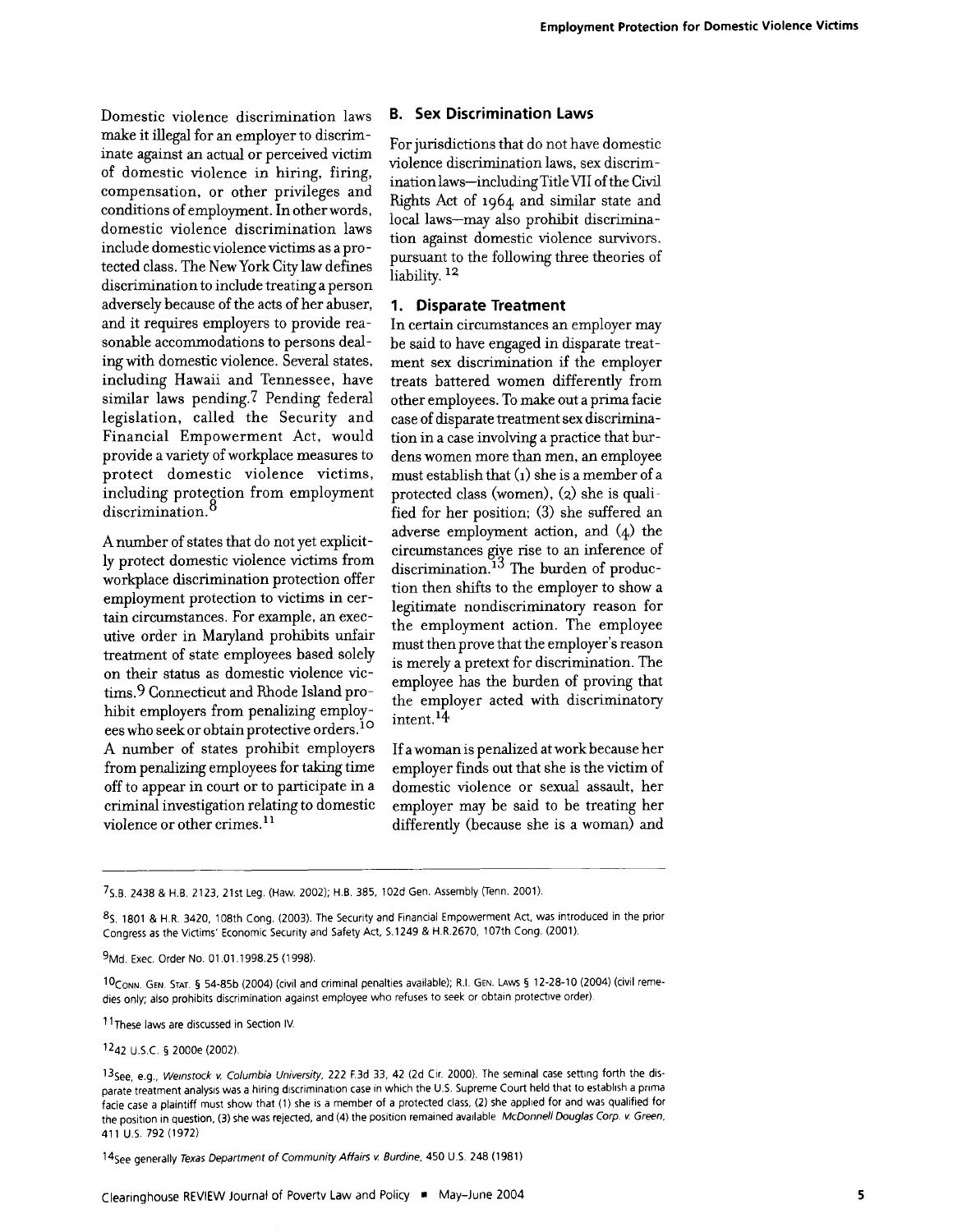hence violating sex discrimination laws. The discriminatory motive could be derived from the employer's stereotypes about women who are domestic violence victims-a theory that has been successfully used in some equal protection cases against police departments for failure to treat domestic violence complaints as seriously as other crime complaints.<sup>15</sup>

Making a disparate treatment case is generally easier if a similarly situated male employee was not fired or otherwise penalized by the employer. An example of such a case, *Greer v. Beck's Pub and Grille,* involves a domestic violence victim whose batterer was her coworker.16 When Ms. Greer obtained a protective order against her abuser, the employer fired her but took no action against the batterer-clearly contrasting between male and female workers. Legal Momentum and cocounsel on behalf of Ms. Greer are litigating this suit, alleging, among other claims, that the employer engaged in disparate treatment discrimination prohibited by Title VII and Iowa law. **17** Another example where such a contrast may be demonstrated is when an employer fires a domestic violence victim for taking time off to address the violence but allows a male employee to take time off for other reasons.

#### **2. Disparate Impact**

Perhaps more broadly applicable in the domestic violence context is disparate impact sex discrimination. The disparate impact theory is generally used to challenge policies or practices that are gender neutral on their face but in fact fall more

harshly on women than men.18 The most critical distinction between the disparate treatment and disparate impact theories is that the former requires proof of discriminatory intent or motive, while the latter generally does not. **19** Aplaintiff who shows that she was denied an employment opportunity because of a policy that disproportionately harms women can make out a prima facie case of disparate impact discrimination.

An employer who applies a policy or practice in such a way as to have a negative impact on domestic violence victims may be said to engage in disparate impact sex discrimination. The basic disparate impact theory is straightforward: a policy that has a negative impact on domestic violence victims burdens women more than men because most domestic violence victims are women.<sup>20</sup> While there are no reported cases based on this theory in the employment context, Legal Momentum and cocounsel successfully litigated a case-*United States ex rel. Alvera v. C.B.M. Group*based on a similar theory under the Fair Housing Act.<sup>21</sup> Since the Fair Housing Act is interpreted in a manner consistent with Title VII, *Alvera* could be a relevant precedent in the employment context. That case involved a landlord who threatened to evict a tenant under a supposed zero -tolerance  for-violence policy because she was assaulted by her husband. The tenant claimed that the application of the landlord's policy to evict domestic violence victims constituted illegal sex discrimination because it had a disparate impact on

*18See,* e.g., Dothard v Rawlinson, 433 **U.S.** 321 (1977); Gnggs v Duke Power Co., 401 U.S. 424 (1971).

19 Griggs, 401 U.S. at 430-32.

20See, e.g., *CALLA* MARIE **RENNISON &** SARAH **WELCHANS, U.S. DEP'T** OF JusncE, INlMATE PARTNER **VIOLENCE** (2000).

*<sup>2</sup> <sup>1</sup>* United States ex rel. Alvera v CBM Group, No. 01-857-PA **(D.** Or filed June 8, 2001), available at www.nowldef.org/html/issues/vio/housing.htm.

<sup>1</sup><sup>5</sup> See, e.g., Balisteri v Pacifica Police Department, 901 **F2d** 696, 701 (9th Cir. 1988); Williams v City of Montgomery, 21 F Supp. **2d** 1360, 1365 (M.D. Ala. 1998); Cellini v City of Sterling Heights, 856 F. Supp. 1215, 1222 (E.D. Mich. 1994); *Smith* v City of Elyria, 857 F Supp 1203, 1212 **(ND.** Ohio 1994).

<sup>16</sup> Greer v Beck's Pub and Grille, No. C03-207OLRR (N.D. Iowa filed Nov. **13,** 2003).

*<sup>17</sup> Valdez* v Truss Components Inc., 1999 U.S. Dist. LEXIS 22957 **(D.** Or. Aug. 19 1999), also involved an employer who fired a domestic violence victim when her coworker and batterer assaulted her. On behalf of Ms Valdez, Legal Momentum brought suit alleging that the employer engaged in disparate treatment discrimination under Title VII and violated Oregon common law Legal Momentum survived a motion to dismiss on the Title VII claim (although the employer did not challenge the basic theory of liability).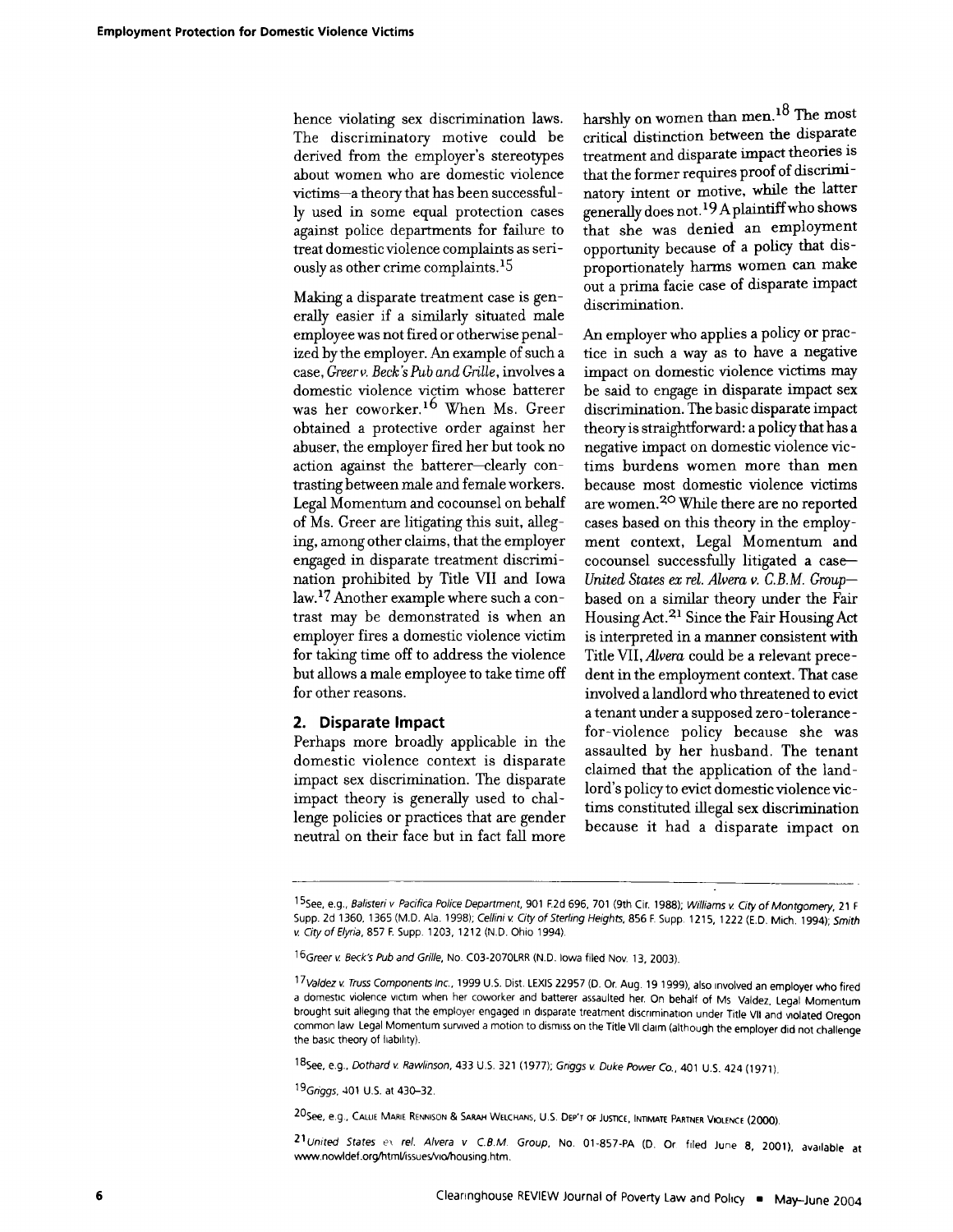women. The U.S. Department of Housing and Urban Development agreed and issued a charge of discrimination against the landlord.32 Other courts and adjudicators also found in favor of domestic violence plaintiffs in the housing context under a similar theory.<sup>23</sup>

#### **3. Sexual Harassment**

Under a sexual harassment theory, sex discrimination laws can help domestic violence victims at work. For domestic violence victims, a sexual harassment theory usually is available when the batterer is a coworker who creates a hostile work environment for the victim. Domestic violence victims successfully brought sexual harassment claims against their employers when their abusers were coworkers.24

#### **C. Wrongful Discharge**

Another claim available to employees who are fired because of domestic violence is the tort of wrongful discharge in violation of public policy. Every state, except Montana, codifies the employment-at-will doctrine.35 However, most states now recognize a limited public policy exception to that doctrine.<sup>26</sup> The tort of wrongful discharge in violation of public policy provides a limited claim for at-will employees who are discharged in violation of a state's public policy. While most states require that the public policy at issue be embodied

in a specific provision of law, virtually every state has statutes that support a strong public policy in favor of protecting domestic violence victims.

Legal Momentum successfully raised this theory in *Apessos* v. *Memorial Press Group,* the case, described above, involving a woman who was fired for taking a day off to go to court to get a protective order.<sup>27</sup> Rejecting the employer's motion to dismiss, the state court held that the Massachusetts tort of wrongful discharge in violation of public policy covered claims "based upon the public policy  $a$ gainst domestic violence."<sup>28</sup> The public policy interests at issue, the court found, included "the protection of a victim from physical and emotional violence; and the protection of a victim's livelihood." The court continued, "A victim should not have to seek physical safety at the cost of her employment."29

## **III. Time Off from Work**

Recent and preexisting laws and policies can help employees get time off from work to address issues relating to domestic violence. These include (1) laws providing employment leave to victims of domestic violence, (2) laws providing leave generally to victims of crimes, and  $(3)$  laws providing time off for medical conditions or reasonable



<sup>22</sup> Secretary, U.S. Dep't of Hous. & Urban Dev., No. HUDAU 10-99-0538-8 (HUD Ore. Apr. 16, 2001) No federal judicial determination was reached because we achieved a significant settlement; see also Wendy R. Weiser & Geoff Boehm, Housing Discrimination Against Victims of Domestic Violence, **35** CLEARINGHOUSE REVEW 708 (Mar.-Apr, 2002).

23 Winsor v. Regency Property Management, No. 94 CV 2349 (Wis. Cir. Ct. Oct. 2, 1995) (holding that Wisconsin Fair Housing Law, modeled after federal Fair Housing Act, prohibits housing discrimination against domestic violence victims); O'Neil v. Karahlais, 13 M.D.L.R. 2004 (Mass. Comm'n Against Discrimination Oct. 21, 1991) (same with respect to Massachusetts law); Formal Op. No. 8F-F15, 1985 Op. Atty. Gen. N.Y. 45 (Nov. 22, 1985) (attorney general's opinion that sex discrimination provisions of New York State Human Rights Law prohibit denial of rentals to persons based on their status as domestic violence victims); Cox v Related Companies, No. 11026/86 **(** N.Y. Sup Ct. Monroe County Dec. 1, 1986) (order and judgment adopting legal analysis of 1985 Op. Atty. Gen, N.Y. 45).

2 4 See, e.g., Excel Corp. v Bosley, 165 **F.3d** 365 (8th Cir. 1999); Fuller v City of Oakland, 47 **F3d** 1523 (9th Cir. 1995).

<sup>2</sup> <sup>5</sup> See MONT. COPE ANN, 39-2-901-914(2004) (comprehensive wrongful discharge law).

26 Courts in six states---Alaska, Florida, Georgia, Louisiana, New York, and Rhode Island-explicitly reject wrongful discharge claims based on public policy violations, and Arizona has a law prohibiting courts from recognizing wrongful discharge claims outside the statutory categories. See generally Sandra S. Park, Note. Working Towards Freedom from Abuse: Recognizing a *"Public* Policy" Exception to Employment-at-Will for Domestic Violence Victims, 59 NEW YORK UNIVERSITY ANNUAL SURVEY OF AMERICAN Law 121, 130 n.47 (2003).

27 Apessos v. Memorial Press Group, No. PLCV2001-01474 (Mass. Super. Ct. filed Dec. 10, 2001

<sup>2</sup> 8Apessos, No. **15** Mass. L. Rep. at 322.

*<sup>2</sup> <sup>9</sup> 1d.* at **\*9.**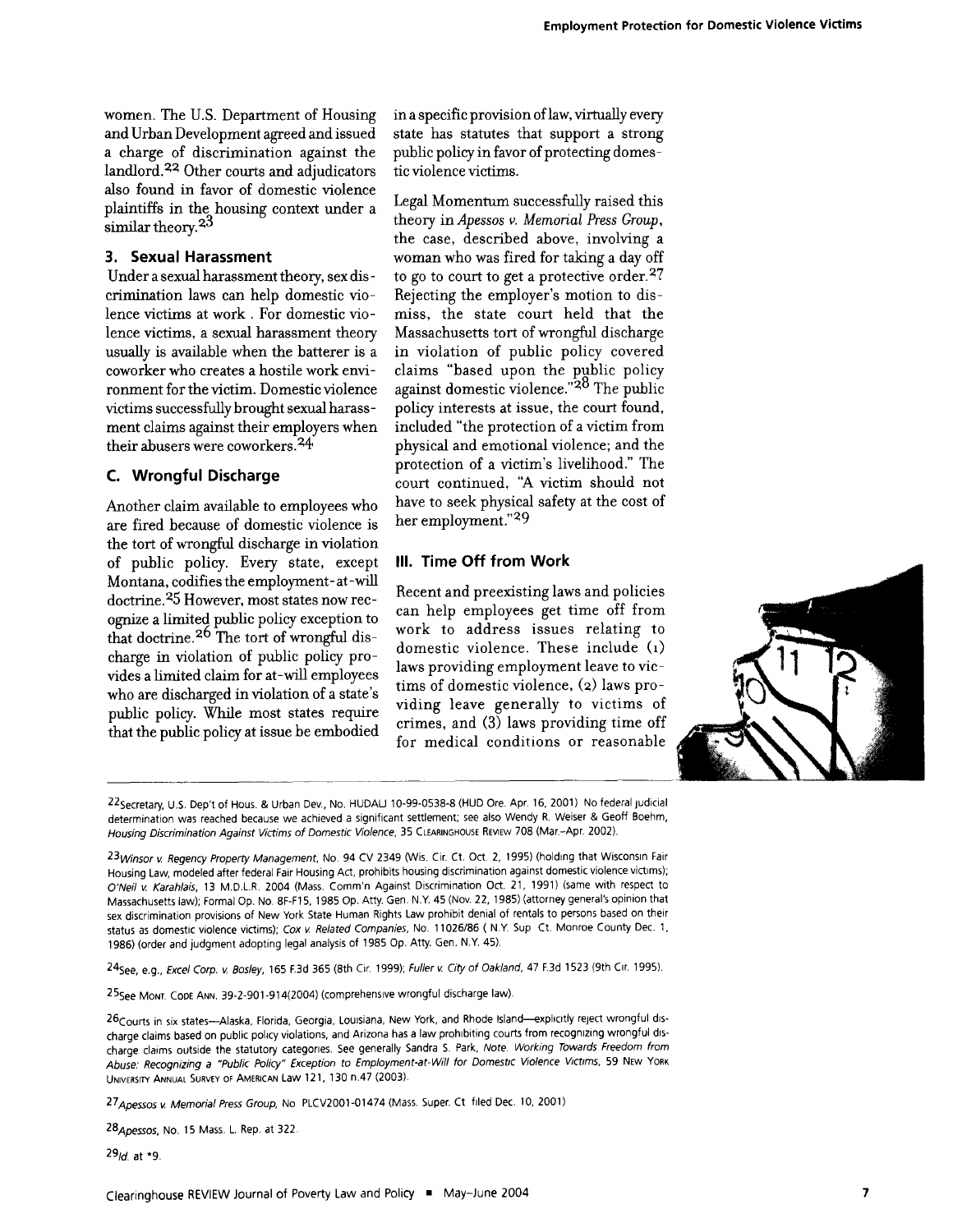accommodations for disabilities.<sup>30</sup> To take advantage of these laws, an employee may have to disclose that she is a victim of domestic violence, and this may be a difficult decision. While some laws protect the confidentiality of information relating to domestic violence, steps should be taken to ensure that the information disclosed is kept as confidential as possible.

#### **A. Domestic Violence Leave Laws**

Domestic and sexual violence victims' need for statutory protection to permit them to take time off during business hours has been recognized more and more. To allow victims time off from work to address domestic violence

- **"** a handful of states have passed laws, <sup>3</sup> <sup>1</sup>
- **"** several other states have pending legislation.<sup>32</sup> and
- $\blacksquare$  federal legislation is pending.<sup>33</sup>

As of February **2oo4,** California, Colorado, Hawaii, Illinois, and Maine provide an affirmative right to victims to take unpaid leave. The time off varies from up to twelve weeks in a twelve- month period (Illinois), to three days (Colorado).<sup>34</sup> Some of these state laws limit their applicability according to the employers' size. For example, Hawaii requires employers with fifty or more employees to provide thirty days' leave; smaller employers, five days.<sup>35</sup> The laws enumerate such authorized uses of the

leave as going to court, receiving medical treatment, obtaining counseling, or participating **in** safety **planning.3** To take advantage of domestic violence leave laws, victims generally must inform their employers in advance when possible, although most of **the** laws recognize that this may be impossible in emergency situations and require notification as soon as possible after an absence. Under most of domestic violence leave laws, employers may ask the employee to give "proof' that she is a victim of domestic violence. Most allow a range of proof. For example, Illinois's certification requirement may be satisfied **by** an employee's sworn statement about the violence and documentation from a service provider, police or court records, or "other corroborating evidence."<sup>37</sup> This breadth means that victims who cannot or choose not to seek a protective order or call the police can nonetheless take advantage of domestic violence leave laws. Most of the laws also explicitly require employers to keep strictly confidential any proof or other evidence given to them. Confidentiality requirements must be highlighted because an employee's safety may depend on their enforcement.

The leave under existing laws is unpaid. Some states explicitly require that an employee exhaust all **existing aid** leave before utilizing the **protection. 8 Others** permit an employee to choose to use paid leave rather than unpaid leave.<sup>39</sup> Maine's

32 Pending or recent proposed legislation includes H.B. 739, 2002 Reg. Sess. (Miss. 2002); A.B 31 & S.B 4646, 225th Ann. Leg. Sess (N.Y. 2003); H.B. 375 & S.B. 235, 186th Gen. Assembly (Pa. 2003); H.B. 713 & H.B. 315 102d Gen. Assembly (Tenn. 2001); S.B 5329, 57th Leg. (Wash. 2001).

33 Security and Financial Empowerment Act, supra note 8.

34820 ILL. COMP. **STAT.** 180/10(10) (2004); COLO. REV. STAT. **§** 24-34-402.7(1)(b) (2004).

35HAw REV STAT **§** 378-72(a) (2004)

<sup>3</sup> <sup>8</sup> See, e.g, COLO. REV. **STAT, §** 24-34-402 7(2)(b) (employee must exhaust annual, sick, vacation, and personal leave, unless the employer waives this requirement)

39 See, e.g., 820 ILL. COMP. STAT. 180/10(25) (2004)

**<sup>30</sup>f** course, an individual employee may also have vacation leave, sick leave, personal days, discretionary days, or other leave possibilities under her employment poicy or an applicable collective bargaining agreement

<sup>31</sup> Existing state legislation includes CAL. LAB. **CODE** 230 & 230.1 (West 2004); COLO. REV. **STAT. §** 24-34-402.7 (2004); HAW. REV. **STAT.** § 378-72 (2004); 820 ILL. COMP. STAT. 180/1-45 (2004); 26 ME. REV. STAT. § 850 (2004) Miami-Dade County also requires employers to provide up to thirty days off. MIAMI-DADE **COUNTY,** FLA., CODE **§** 11A-61(2004); the New York City law discussed in Section III.A requires that employers provide "reasonable accommodations" to victims; the legislative history of the law makes clear that reasonable accommodations may include time off or a modified schedule.

<sup>36</sup>See, e.g., id.

**<sup>37820</sup>** ILL CoMp **STAT.** 180/20(c) (2004).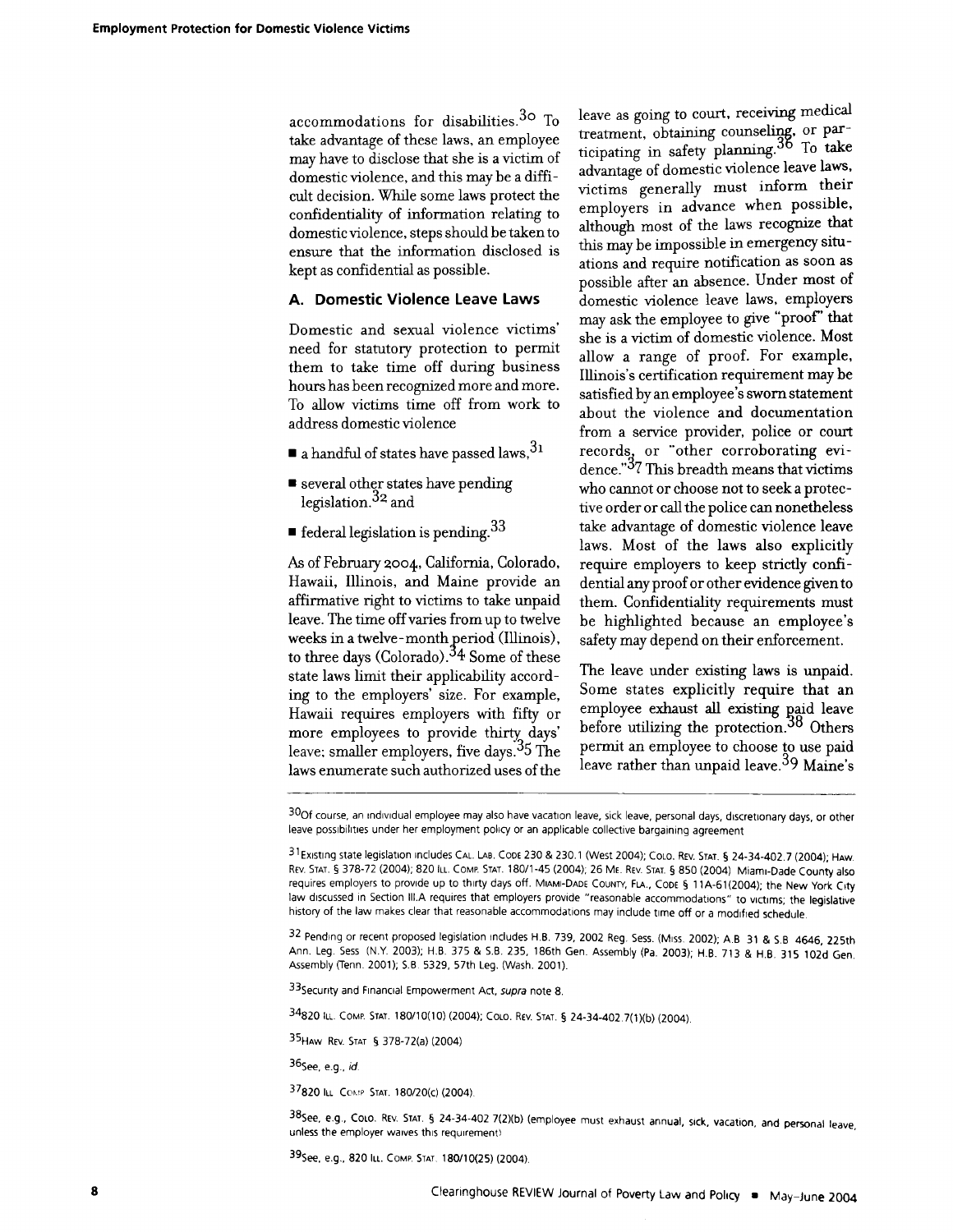law also provides that an employer is not required to grant a victim leave if doing so would impose an "undue hardship" on the employer.<sup>40</sup> Some employees may also be eligible for leave under other laws discussed below, and some **maybe** able to take advantage of more than one type of leave. For example, a victim may be able to take medical leave under the Family and Medical Leave Act as well as leave to attend court or participate in safety planning under a domestic violence victim leave law.

#### **B. Crime Victim Leave Laws**

Just under half of the states have laws protecting victims of any crime, including domestic violence, from adverse employment action for taking time off work to attend court proceedings related to the crime. 4<sup>1</sup> Some of crime victim laws apply only to proceedings in which the victim is subpoenaed or asked to give testimony; others cover proceedings that the victim has a right to attend, as well as preparation for those proceedings. These crime victim leave laws prohibit employers from penalizing victims who participate in covered proceedings. Sixteen additional states have laws that encourage employers not to take adverse action against victims for missing work to testify or provide that the victim may ask for assistance in explaining to her employer that she needs to attend court.  $4^2$ **Crime** victim leave laws generally address proceedings in criminal cases, not other civil legal matters related to the violence. New York's crime leave law, however, also covers employees who take time off to seek protective orders in family court.43 Under many of the crime victim leave laws, an employee must give her employer advance notice of her absence and proof of her attendance in court.

#### **C. Medical Leave and Disability Laws**

Victims of domestic violence may have a medical condition (such as posttraumatic stress disorder or physical injuries) that qualifies as a

- **"** "serious health condition" under the federal Family and Medical Leave Act and state law analogues 44 or
- **"** protected disability under the Americans with Disabilities Act and state law analogues. 45

The Family and Medical Leave Act provides qualifying employees with a serious health condition with up to ninety days' unpaid leave. $4<sup>6</sup>$  Limited or intermittent time off

43NY PENAL LAw **§** 215.14 (McKinney 2004)

4429 U.S.C. **§ 2601** (2004); see also 29 C.F.R. pt. 825 (2004).

4542 **U.S.C. §** 12101 (2004).

4629 **U.S.C. §** 2612(a)(1)(D) (2004).

<sup>4029</sup> ME. REV. **STAT.** § 850 (2003).

**<sup>41</sup>State** laws that require employers to permit an employee who is a victim of a crime to attend court, at least under certain circumstances, such as responding to a request from the prosecutor, serving as a witness, or responding to a subpoena, include **ALA.** CODE **§** 15-23-81 (2004); ALASKA STAT. **§** 12.61.017 (Michie 2004), ARiz. REV. STAT. ANN. **§** 13-4439 (West 2004); ARK. CODE ANN. **§** 16-90-1105 (Michie 2004); CONN. GEN. STAT. **§** 54-85b (2003), DEL. CODE. ANN. tit. 11 **§** 9409 (2004); **GA.** CODE ANN. **§** 34-1-3 (2003); IOwA CODE **§** 915.23 (2003); Mo. CODE. ANN. CRIM. PROC. **§** 11-102 (2003); MASS GEN. LAws ch. 258B, **§** 3(l); MICH. COMP. LAws ANN. § 780.790 (West 2004); MINN. **STAT.** ANN **§** 611 A.036 (West 2003); **MISS.** CODE. ANN. **§** 99-43-45 (2004); Mo. REV. **STAT. §** 595.209.1(14) (2004); MONT CODE ANN. **§** 46-24-205(3) (2003); NEV. REV. STAT. **§** 50.070 (2004); N.Y. PENAL LAw **§** 215.14 (McKinney 2004); OHIO REV. CODE ANN. **§** 2930.18 (2004); 18 PA. CODE., **§** 4957 (2004); **S.C.** CODE ANN. **§** 16-3-1550 (Law. Co-op. 2003); VA. CODE ANN. **§** 18.2-465.1 (Michie 2004); 13 VT. **STAT.** ANN. **§** 5313 (2003); Wyo. **STAT.** ANN. **§** 1-40-209(a) (2003). The U.S. Virgin Islands law in this regard is 34 V.I. CODE ANN, **§ 203** (e) (2003). **All** of the domestic violence leave laws discussed in the text accompanying supra note 30 also prohibit employers from taking action against employees who are victims of domestic violence for attending court.

<sup>4</sup> 2 COLO. REV. STAT. 24-4.1-302.5(n) (2003); FLA. **STAT.** ANN. **§** 960.001(i) (2004), 725 lu.. COMp. **STAT.** 120/5 (2004); Ky. REV. STAT. ANN. **§** 421 500(8) (2003); **LA.** REV. STAT, ANN. **§** 46:1844(E) (2004); NEV. REV. STAT. **§** 178.5694(1) (2004); N.J. STAT. ANN. **§** 52:4B-44(b)(13) (2004); **N.M** STAT. ANN. **§** 31-26-40) (2003); N.D. CENT. CODE **§** 12.1-34-02(6) (2003); 19 OKLA. **STAT.** §215.33(8) (2003); TEX. CODE CRIM PROC. art. 56.02(a)(10) (2004); UTAH CODE ANN, **§** 77-37-3(1)(g) (2003); VA. CODE ANN. **§** 19.2-11.01 (2004); WASH. REV. CODE **§** 7.69.030(2004); *W.* VA. CODE **§** 61-11A-6(aX8) (2003); Wis. **STAT. §** 950,04(lv)(bm) (2003).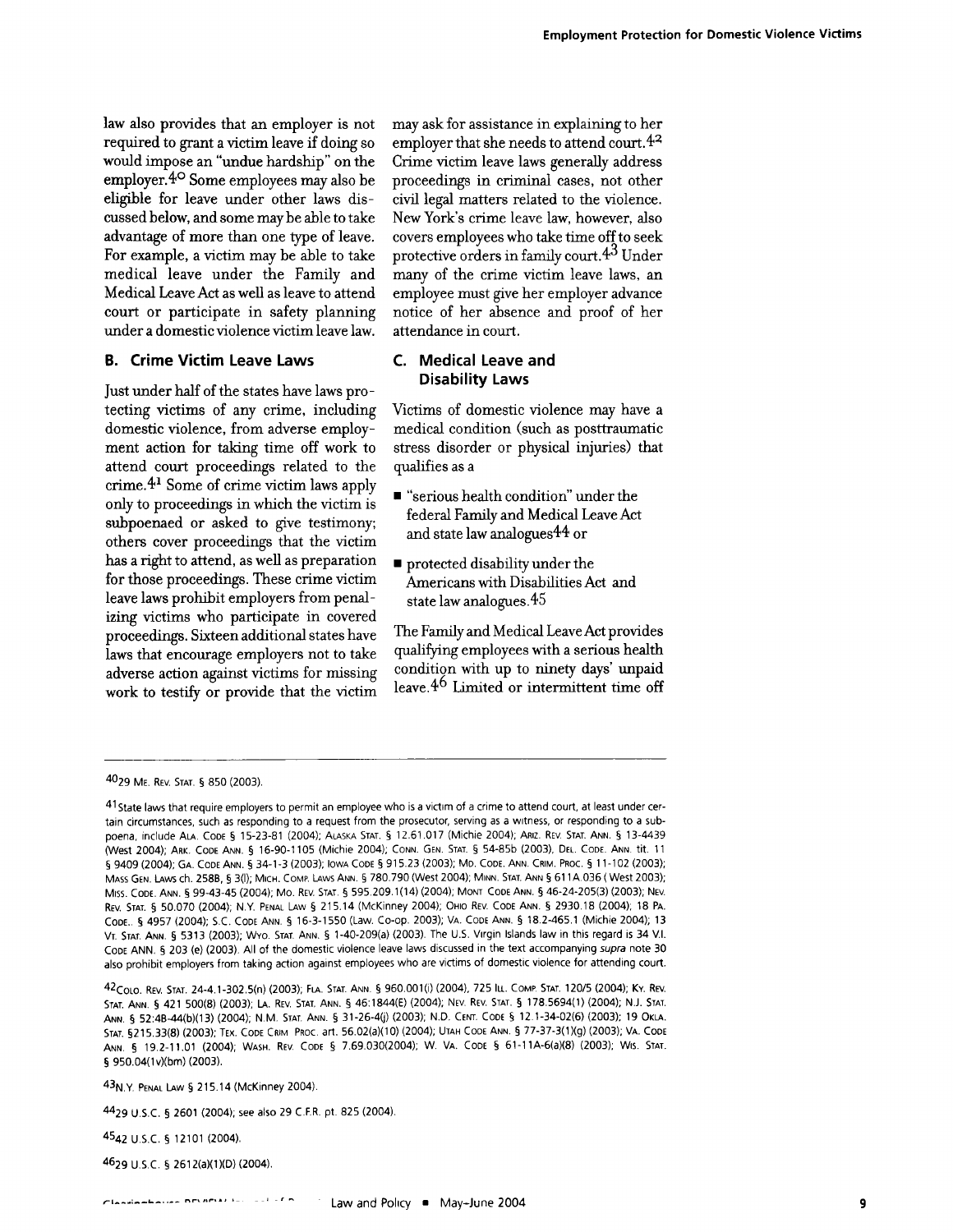can be a "reasonable accommodation" under the Americans with Disabilities Act.47

#### **IV. Unemployment Insurance**

A domestic violence victim who chooses to leave her job or who is fired as a result of the violence may be eligible for unemployment insurance benefits under recent laws. In most states the general rule is that individuals are ineligible for unemployment benefits if they leave work voluntarily without "good cause" or if they are discharged for "misconduct." $4^8$  Historically these provisions barred many victims who left or lost their jobs from receiving benefits. In recent years, however, more and more state laws explicitly make victims eligible for benefits if they left or were fired from their jobs for reasons relating to domestic violence. <sup>4</sup> <sup>9</sup>

In 1996 Maine was the first state to amend its unemployment insurance law to acknowledge the effects that domestic violence may have on employment.<sup>50</sup> As of February 2oc4, just eight years later, twen-

ty-five states have amended their unemployment insurance laws to address domestic violence.<sup>51</sup> Fourteen additional states, as well as the District of Columbia, have introduced legislation in current or recent legislative sessions.<sup>52</sup> Most of these laws define "good cause" to include leaving a job for reasons related to domestic violence. Some states require an applicant to make "reasonable efforts" to keep her job, or to inform her employer about the domestic violence.5 <sup>3</sup>**A** few states have laws excluding situations related to domestic violence (e.g., absences or tardiness) from "misconduct." Even if a state has not passed a specific law, a victim of domestic or sexual violence who leaves her job or is discharged may still be eligible for benefits.<sup>5</sup> 4 In most cases the applicant must fulfill all other eligibility requirements for unemployment insurance, and often the applicant must also document or certify to the violence. Advocates must educate clients in this area because a victim's natural inclination may well be not to mention the violence because she believes that it either is irrelevant or would hurt her claim. As always, advocates must consider confi-

4 7 See, e.g., Haschmann v Time Warner, 151 **F3d** 591 (7th Cir. 1998) (allowing intermittent time off when employee's lupus flared up could be required reasonable accommodation under the Americans with Disabilities Act).

48 For a good overview of the history--written by key advocates---of legislation in this area, see Rebecca Smith et al., Unemployment Insurance and Domestic Violence: Learning from Our Experiences, 1 SEATTLE JOURNAL FOR SOCIAL JUSTiCE 503 (2002).

*4 9 1d.*

**<sup>50</sup> ME.** REv. STAT. **ANN.** tit. 26, § 1043(23)(B)(3) (providing "misconduct" may not solely be founded on actions that were taken by an employee and were necessary to protect the employee or an immediate family member from domestic violence if the employee made all reasonable efforts to preserve the employment).

**5 1 CAL. UNEMP. INS. CODE** §§ 1030, 1032. §1256 (2004); **COLO.** REV. **STAT. ANN.** § 8-73-108(4)(r) (2003); **CONN. GEN. STAT.** § 31-236(aX2XA) (2003); **DEL. CODE ANN. tit.** 19, § 3315(1) (2004); 820 ILL. COMp **STAT.** 405/601 (2004); **IND. CODE §** 22-4-15- 1 (1XCX8) (2004); **KAN. STAT. ANN. §** 44-706(AX1 2) (2004); ME. REv. **STAT. ANN.** tit. 26, **§** 1043(23)(B)(3) (2003); MASS. GEN. L **ANN** ch. **151A,** §§ 1, 14, 25, 30 (2004), **MINN. STAT. §** 268.095(1X8) (2004); MONT. CODE **ANN.** § 39-51-2111 (2003); **NEB.** REV. **STAT. ANN.** § 48-628(lXa) (2003); N.H. REV. **STAT. ANN. tit** 23, § 282-A:32()(aX3) (2004), N.J. REV. **STAT.** § 43:21-5(j) (2004); N.M. **STAT. ANN.** § 51-1-7(A) (Michie 2003); N.Y. LAB. LAw § 593(1)(a) (2004); N.C **GEN. STAT. §** 96-14(1f) (2004), OKLA. **STAT.** Tm 40, **§** 40- 2-405(5), §40-3-106(G)(8) (2003); OR. REv. **STAT. §** 657.176(12) (2003); R.I. **GEN.** LAwS **§** 28-44-17.1 (2004); **SD. CODIFIED** LAws **§** 61-6-13.1 (2004), TExAs LAB. LAW **§§** 207,045, 207.046 (2004); WASH. REV. CODE §§ 50.20.050, 50.20.100, 50.20.240, 50.29.020 (2004) Wis. **STAT. §** 108 04(7Xs) (2003); WYo. **STAT.** § 27-3-311 (2003).

<sup>52</sup> See S.B. 1206, 46th Leg., 2d Reg Sess (Ariz. 2004); H.B. 591, 147th Gen. Assembly (Ga. 2003); S.B. 936 & H.B 109, 22d Leg. (Haw. 2003); H.F2250, 79th Gen. Assembly (Iowa 2002); H.B. 360, 2004 Reg Sess. (Ky. 2004); S.B.626, 2003 Reg, Sess. (La. 2003), H.B.541, 2002 Reg. Sess. (Md. 2002); H.B. **5508,** 2004 Reg. Sess. (Mich. 2004), H B 831 & S B 864, 2003 1st Spec. Sess. (Minn. 2003); H.B. 183, 2004 Reg. Sess. (Miss. 2004); **SB.1634** & H.B 33, 103d Gen Assembly (Tenn. 2003); H.B. 661, 2003-04 Sess (Vt. 2003); H.B. 840, 2004 Sess. (Va. 2004), H.B.2127, 78th Leg. (W. Va 2003); B. 15-436, City Council Bill (Wash., D.C. 2003).

53 See, e.g, **CONN. GEN. STAT.** § 31-236(a)(2)(A).

54See, e g, Matter of CR.H., AU Case No. 001-08794 (Unemp. Ins. App Bd July 20, 2001), available at www nowldef org/htmVissues/work/cjr-decision pdf. (employee who was fired for missing work for circumstances relating to domestic violence, including for medical treatment and child custody disputes, did not commit misconduct and hence is eligible for unemployment benefits).